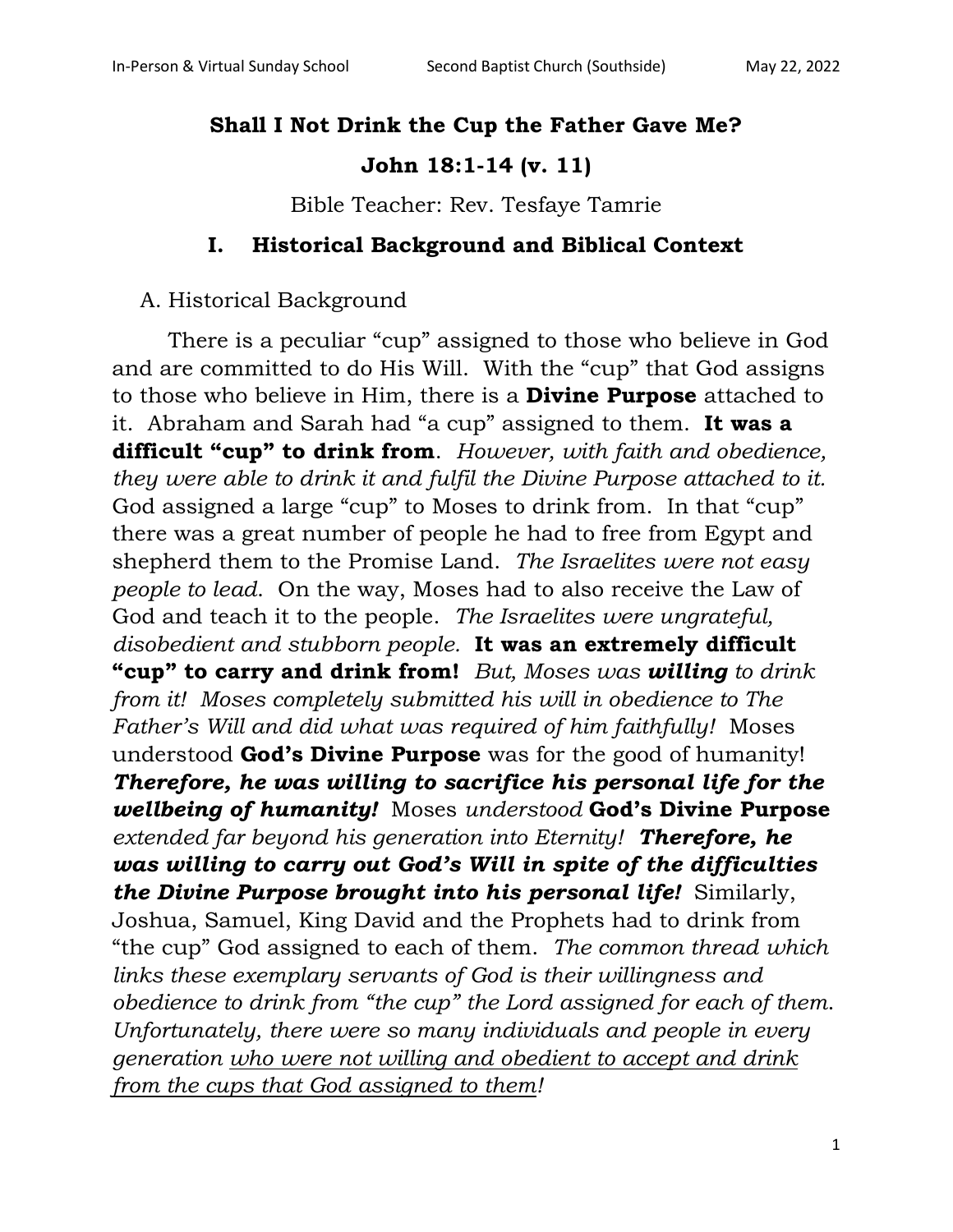## B. Biblical Context

God's Plan of Salvation continued to unfold generation after generation regardless of unfaithful and disobedient people! *God already knew that people would fail*. *Therefore, God had factored in His Own Son to secure, fulfill and complete His Plan of Salvation!* Hallelujah! It was prophesized in the Old Testament that Jesus will be **the Lamb of God**. God already *foretold* in Isaiah that a child will be given to us "… and the government will be on his shoulders. And he will be called Wonderful Counselor, Mighty God, Everlasting Father, Prince of Peace. Of the increase of his government and peace, there will be no end. He will reign od David's throne and over his kingdom, establishing and upholding it with justice and righteousness from that time on and forever. The Zeal of the Lord Almighty will accomplish it" (Isaiah 9:1-8). Amen!

# **II. The Lesson: Shall I Not Drink the Cup the Father Gave Me?**

#### 1. **vv. 1-3**: **Jesus Made it Easy for His Enemies to Find Him**.

John 18 begins in verse 1 saying, "When He had **finished praying**, Jesus left with His disciples and crossed the **Kidron Valley**. On the other side, there was an **olive grove**, and He and His disciples went into it." As the previous teachers marvelously taught us from John 17, *Jesus prayed for His disciples knowing His Time has come.* The "olive grove" which was across the "Kidron Valley," was part of **Mount Olive**, a place *frequented* by Jesus. In the past, we know that Jesus *extensively talked with His disciples* at **Mount Olive** regarding, for example, the End of Time (Math. 24 and 25). On many occasions, Jesus also brought His disciples to the "olive grove" *to spend intimate time and fellowship with them*. This *special place* is also identified in Scripture as **The Garden of Gethsemane** where **Jesus prayed in agony** because He *knew* it was the night that Judas will bring the Roman soldiers and the members of Priesthood (Matthew 26:36-56; Mark 14:32-50). We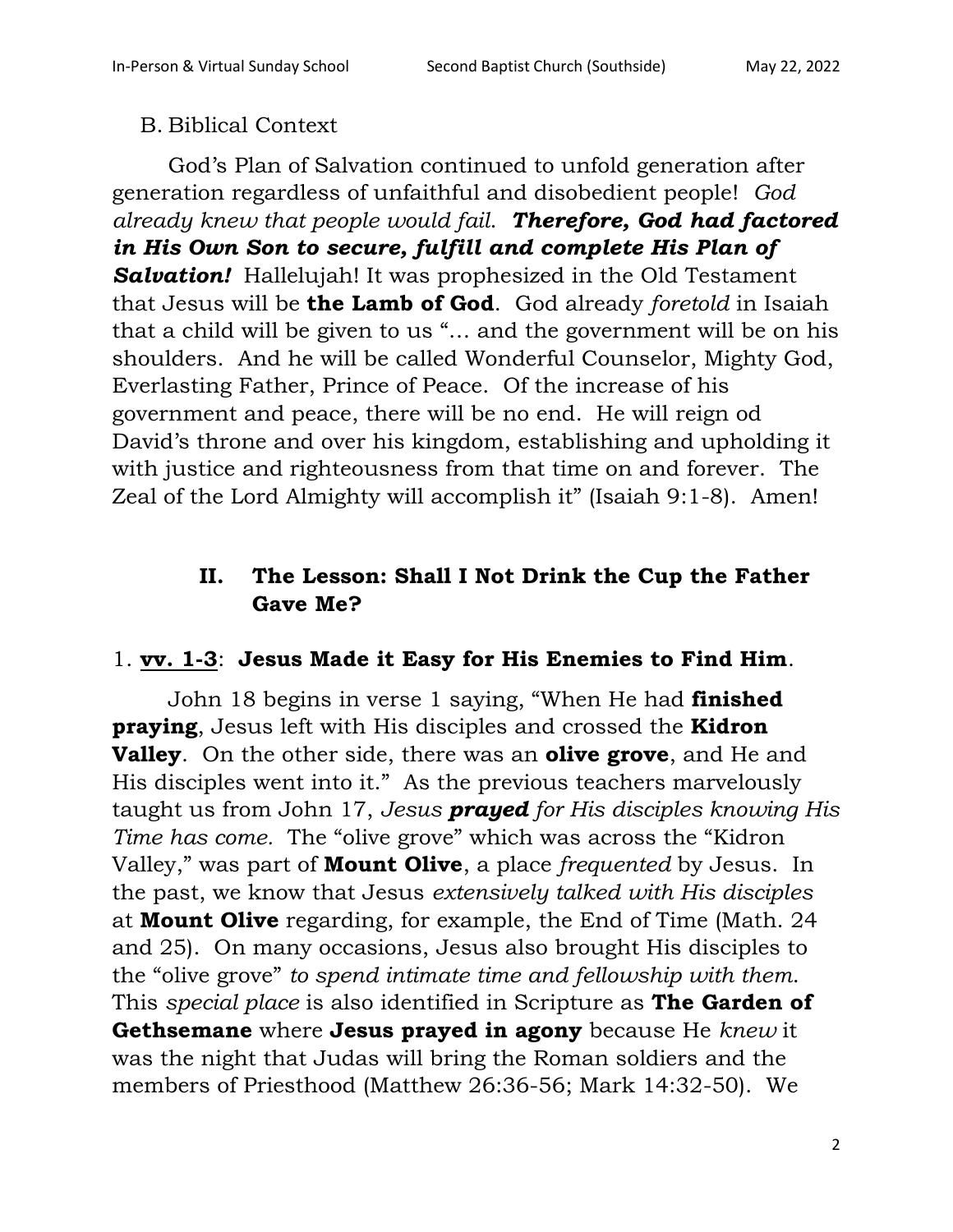should note that several significant events took place before Jesus led His disciples to **The Garden of Gethsemane**:

- Jesus shared **His last Passover Meal** with His disciples including Judas;
- Jesus **sent away Judas** to do what he had already planned to do; i.e. to **betray Jesus** to the high priests for **30 silver coins**;
- Jesus **prayed** for the remaining disciples (John 17).

The night after the Last Supper, Judas brought the Roman soldiers and the Jewish officials including the Pharisees to the Garden of Gethsemane. *Jesus went there to make it easy for His enemies to find Him*. *He knew His Time was up! Jesus was getting ready to drink from the Cup the Father assigned for Him! His enemies must be thinking that finally Jesus fell into their trap! However, all along, everything was happening according to God's Plan! They had no idea that they were digging their own graves from which there will be no escape!*

# 2. **vv. 4-9**: **Jesus Kept on Fulfilling His Purpose**

God's Divine Purpose was fulfilled in everything that Jesus said, taught, preached and did. There was a Divine Purpose *in the question* Jesus asked His enemies. Twice, Jesus asked them, "**Who is it you want?**" Twice, they answered, "**Jesus of Nazareth**." Note: historically, even though Jesus was born in **Bethlehem**, near Jerusalem in Judea, He grew up in **Nazareth**, 90 miles to the North, near the **Sea of Galilee**. He spent most of His life in **Nazareth**. That is why they identified Him as "**Jesus of Nazareth**." The Divine Purpose behind Jesus' question is t**hreefold**:

# a) **Identity matters**.

To *ensure* that they were arresting "**Jesus of Nazareth**" *and nobody else*. Jesus asked them *twice* so that they declare **His Identity** in the hearing of the "Roman soldiers and the Jewish officials." *When word gets out, people will know who exactly they arrested.* His arrest and subsequent events also **fulfill** Old Testament prophecies.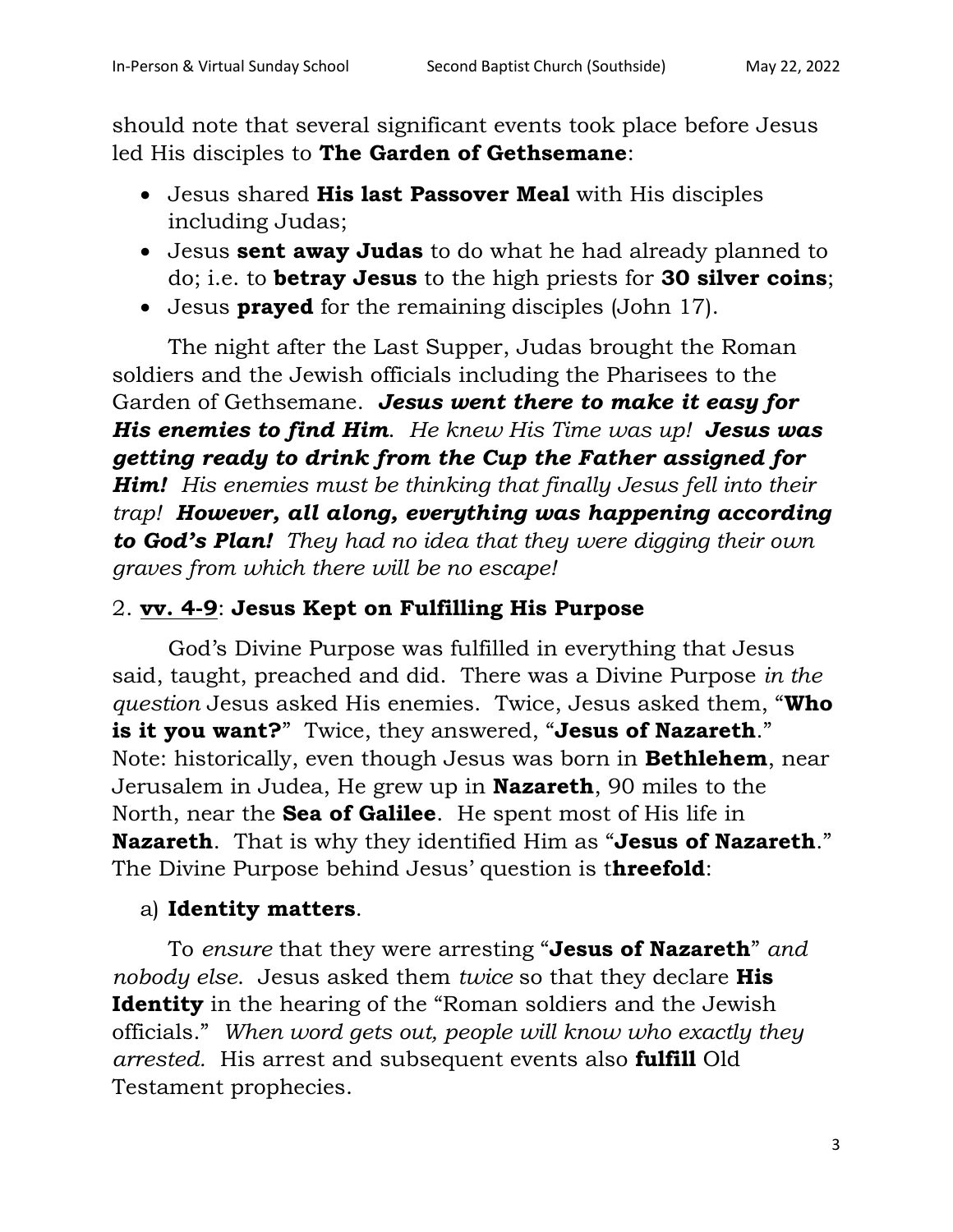#### b) **They felt His Supernatural Power**.

When Jesus stepped out, asked them who it is that they want, they answered "Jesus of Nazareth." When He affirmed **His Identity** saying, "**I am He**," the Bible says, "**they drew back and fell to the ground.**" *This is to show that they didn't have power over Him.* **He surrendered to them because He had to fulfill His Father's wishes.** *It was all according to God's Plan and Purpose! Not that they knew what they were doing! No one except Jesus knew and fully understood the eternal significance of the moment! Neither the Romans nor the Jews knew or understood the eternal significance of the moment! While Jesus fully knew God's Will at each moment, people were driven by their own will and knowledge darkened by their wickedness!*

## c) **That None of His Disciples will be Lost.**

As indicated in verse 8 and 9, He asked them who it is that they came looking for *to ensure* that **only He** would be arrested and taken away. Also, Jesus fulfills Old Testament Prophecy in Jeremiah by sending Judah away: "They took the thirty silver coins, the price set on Him by the people of Israel, and they used them to buy the potter's field, as the Lord commanded" (Matt. 27:1-10).

# 3. **vv. 10-11**. **Shall I Not Drink the Cup the Father has Given Me?**

Then Peter being true to form, "drew his sword and struck the high priest's servant, cutting off his right ear." Even Peter who spent three years with Jesus didn't understand the **eternal significance** of the moment. *He just acted in his flesh!* Don't be too hard on Peter because we too don't understand everything that God tells us! *Understandably, he felt he had to do something regardless of the consequences of his action!* I mean, Jesus had *repeatedly told them* that this day would come even as *recently as the day they shared the Passover Meal* in John chapters 14 and 16! *Jesus angrily commanded Peter to put his sward away!* That was not the time to draw sword!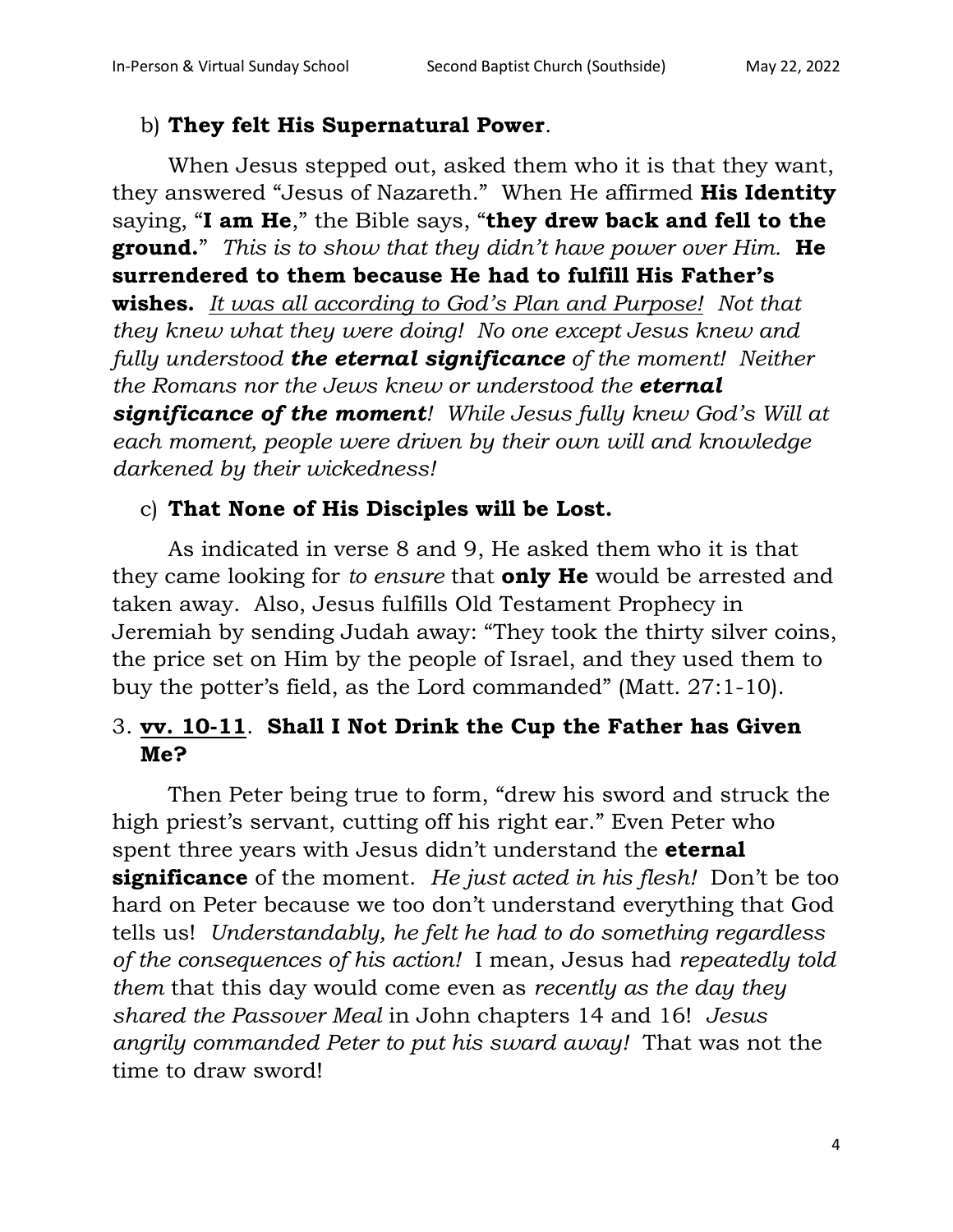#### a) *It was time for Jesus to surrender to His Father's will!*

Only Jesus could handle what was required of Him in the moment! This was the **Time** God ordained for the **Past** and the **Present** *must collide to determine* the **Future**! That was the Moment in which **the Fate of Humanity** was hanging in the balance! That moment couldn't have been resolved by the sword! **It could only be resolved by surrendering to the Will of God.** 

#### b) **"Shall I Not Drink the Cup the Father has Given Me?"**

Jesus rebuked Peter because he didn't know what he was doing. Also, Peter's time has not yet come. Peter's "cup" has not been assigned to him yet! The Moment was too big for Peter. Peter didn't have what it takes to handle the Moment! As a matter of fact, Peter would deny Jesus three times the same night that Jesus was betrayed!

- **It was a Cup God assigned only to Jesus!**
- **It was nobody else's Cup but that of the Lamb of God!**
- **The Moment called for Jesus to peacefully surrender Himself to wicked people!**
- 4. **vv. 12-14**. They **arrested** Jesus, b**ound** Him and **brought** Him to Annas, the high priest that year. I don't want to explain these verses today except to mention the fact that none of these could have happened unless Jesus submitted to His Father's Will. And His Father's Will was for His Son to make a way for sinners to be redeemed by His Blood!

So **what** was **in** "the cup" God the Father assign to His Son to drink? In that Cup, God put:

- **The Agony** of completely *surrendering* to **wicked** people;
- **The Agony** of being *humiliated publicly* by wickedness for the world to see;
- **The Agony** of *being subjected* to ridicule, torture and crucifixion.